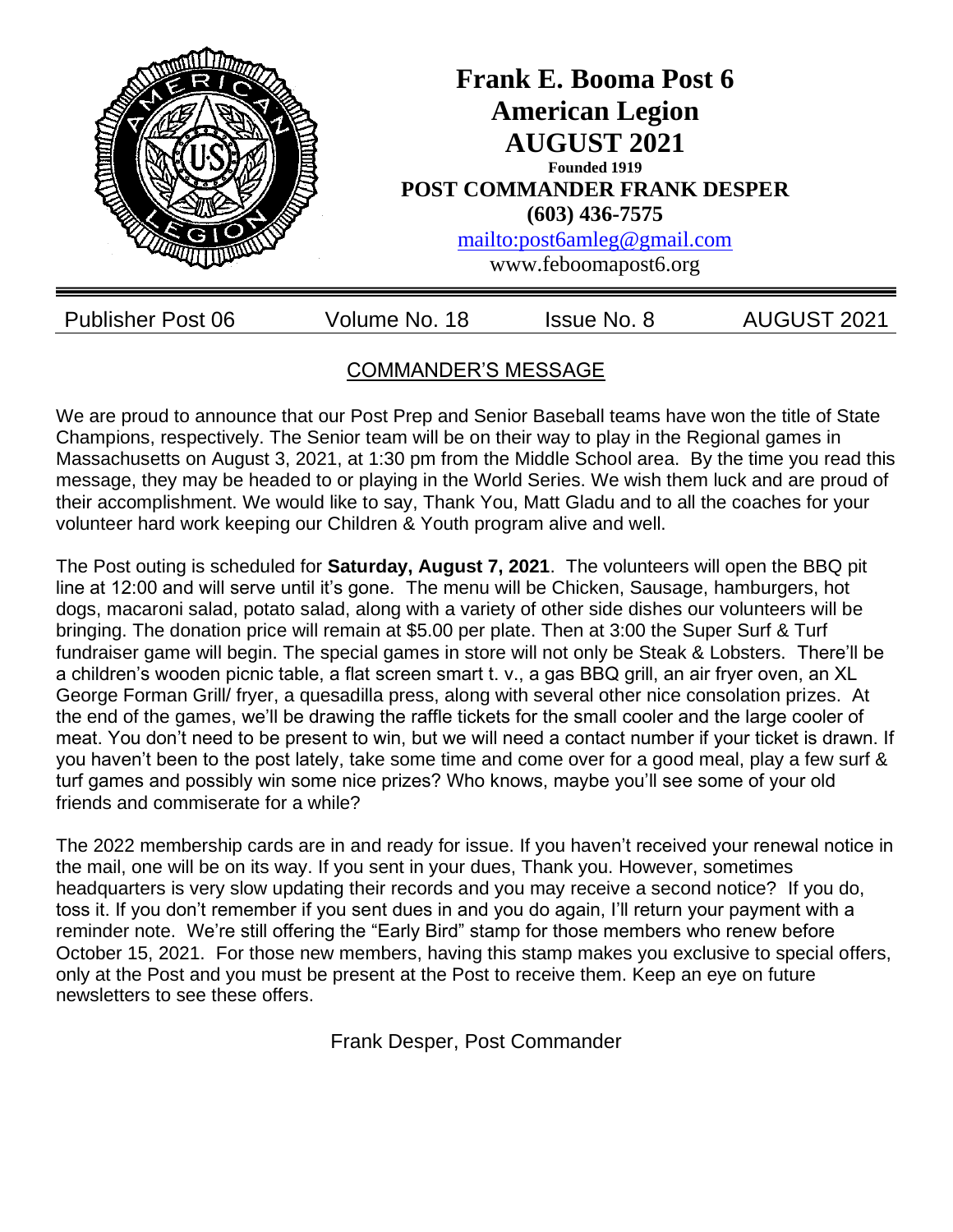### SQUADRON COMMANDER'S MESSAGE

Hi everyone, hope everybody is doing good and enjoying their summer. Our 2022 S.A.L. membership cards are in and ready for issue. Get your card by October 15<sup>th</sup> and be an early bird member. There is no S.A.L. meeting scheduled for August, our next meeting will be held on **Wednesday, September 15, 2021** @ 6:00 pm. The next S.A.L. sponsored Surf & Turf will be held on **Saturday, August 14, 2021**, from 3:00 to 5:00pm. Come on out and have some fun.

#### Michael Hunt, S.A.L. Commander

#### STEWARD'S MESSAGE

I hope everyone is enjoying their summer! I would like to welcome a new bartender to the grille. His name is Tony, yes, we have another Tony. So, if you haven't met him yet, please come on in and welcome him to the Post! I also would like to take the time to thank all the bartenders for doing an amazing job!

August 7<sup>th</sup> will be our Annual Super Surf & Turf! Lots of prizes to be won! The BBQ will start at noon. It will be \$5 per plate. If you would like to bring something for the BBQ, please feel free, anything helps. There is also a sign-up sheet in the grille area, of food that people are going to be bringing.

If you weren't here to see Earth 2 Rooney play on the 24<sup>th</sup> you missed out! Terrific band, great energy, and amazing music. But don't worry we will be having them back again soon. I also would like to thank Lewis Goodwin for putting on another great performance on the 31<sup>st</sup>! He always sounds good and doesn't disappoint! He is truly gifted! It is nice to finally get out and jam out and dance on the dance floor again, after a long year of not being able to!

We have one band this month, Magic Hat will be playing **Saturday, August 14, 2021**, starting at 7. So, come on down and rock out and dance with some great people!

As always, we have our weekly surf & turf every Saturday from 3 pm to 5 pm.

DJ Darlene will be hosting Karaoke on **Friday, August 6, 2021**, and **Saturday August 21, 2021**! So, don't be shy, bring your voices and let's sing our heart out! See you all there!

Trivia Night has become a big thing here! It is a fun night with fun people, and Bob the bartender will be serving your drinks! Cash prize depends on how many people show up! It is \$5 per person. We also have food to feed your thinking caps. Trivia questions covers all kinds of subjects, Music, Movies, TV Shows, History, Science, Sports, and more! So please bring your friends and get ready to think! Always the 2nd & 4th Friday of every month (**August 13, 2021 & August 27, 2021**) starts at 7 p.m. Get here a little early so you can get a seat and a drink so we can start on time.

I hope everyone enjoys the rest of their summer! It comes and goes so quick!

Sondra Cordero, Grille Steward



**Did you know that Sondra started at Post 6 one year ago? Be sure to wish her a Happy Anniversary!**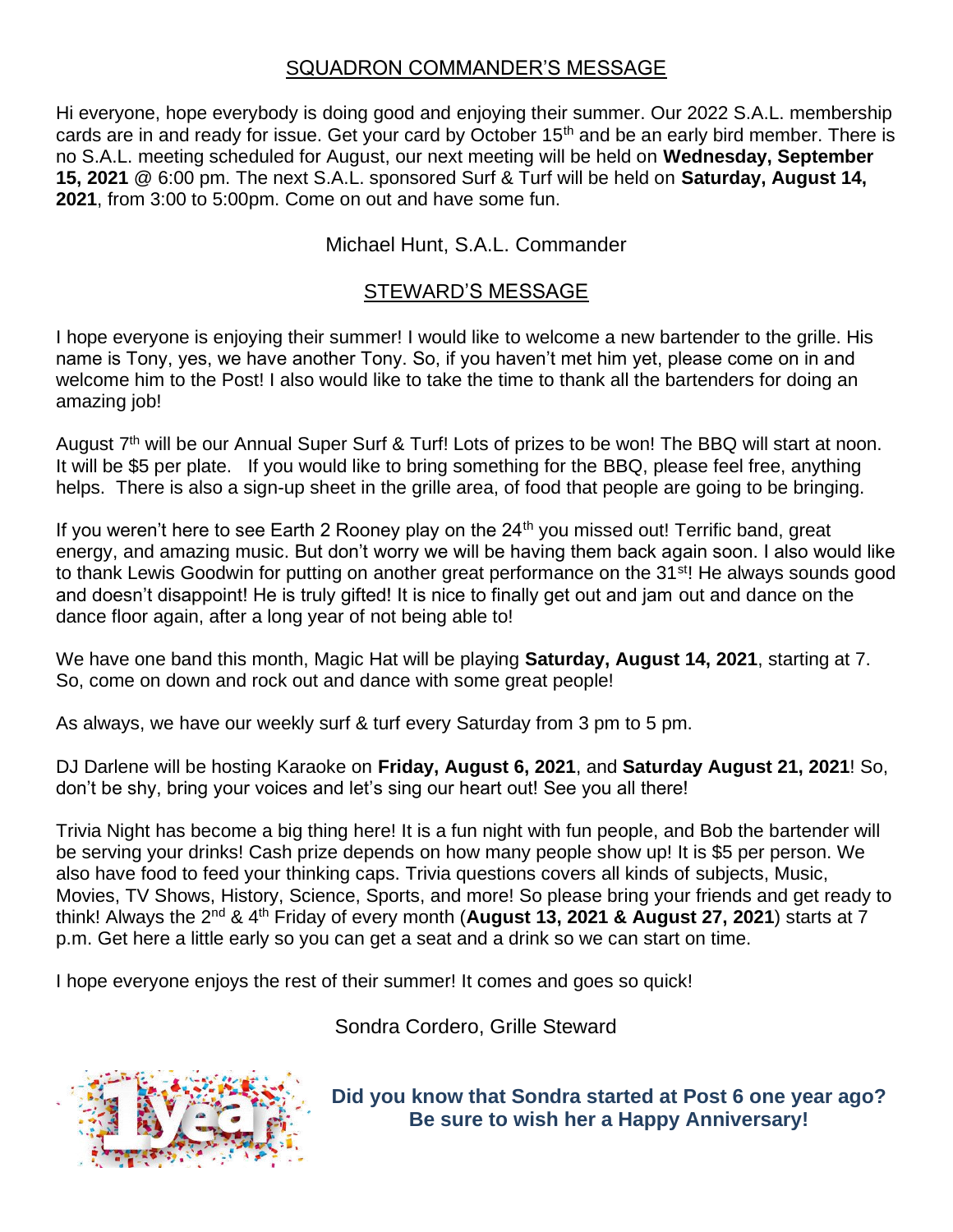## PRESIDENT'S MESSAGE

Hello Ladies. Hope you are enjoying your summer especially the humidity and rain. Not too good so far. Well, on a happier note, Unit 6 won two trophies for end of year reporting. The first one was for Americanism. We won the Frederick Manley Trophy for Submitting the best report in District 3. The second one was for Community Service. We won the Dumais Trophy for the best report in District 3. These are important committees, as they all are, so we should be proud. Thank you for participating. Hope you are all aware of the "School Supply" box at the Post. Pick up a few supplies and donate them. We will be distributing them to a school in Portsmouth. We have not pick one yet, but I will let you all know when we do.

**Gloria Morin has informed us that the VA Hospital is in need of small packages of Q-tips and heavy-duty toenail clippers. I will put a box at the Post for anyone who wishes to donate. Thank you.**

On Saturday and Sunday, September 18 and 19, Epping Legion #51 will hold a **Spirit of the Eagle-POW/MIA 24-hour Vigil.** Time will be 11:00 am to 11:00 am. Try to attend for an hour or two.

Don't forget to wear Red on Fridays to show support to our troops deployed overseas. Also, don't forget to **pay your dues**.

**Thursday, September 9, 2021,** at 6:00 pm the Auxiliary will have a meeting upstairs. Don't forget to attend. Enjoy the rest of the summer.

#### Judi Fountas, Unit President

#### MEMBERSHIP

Ladies – 2022 membership cards are now available. You can be an early bird before October 15, 2021. Dues are still \$25.00 for senior members and \$10.00 for junior members. Send your check to Unit 6, American Legion Auxiliary, 96 Islington Street, Portsmouth, NH 03801.

Karyl Horn, Unit Secretary/Membership Chair

SURF & TURF SCHEDULE AUGUST 7th – Post AUGUST 14th – S.A.L. AUGUST 21st – Unit AUGUST 28th – Post SEPTEMBER 4th - Post

GRILLE SCHEDULE AUGUST 6th – DJ Darlene AUGUST 13th – Trivia Night AUGUST 14th – Magic Hat AUGUST 21st – DJ Darlene AUGUST 27th – Trivia Night